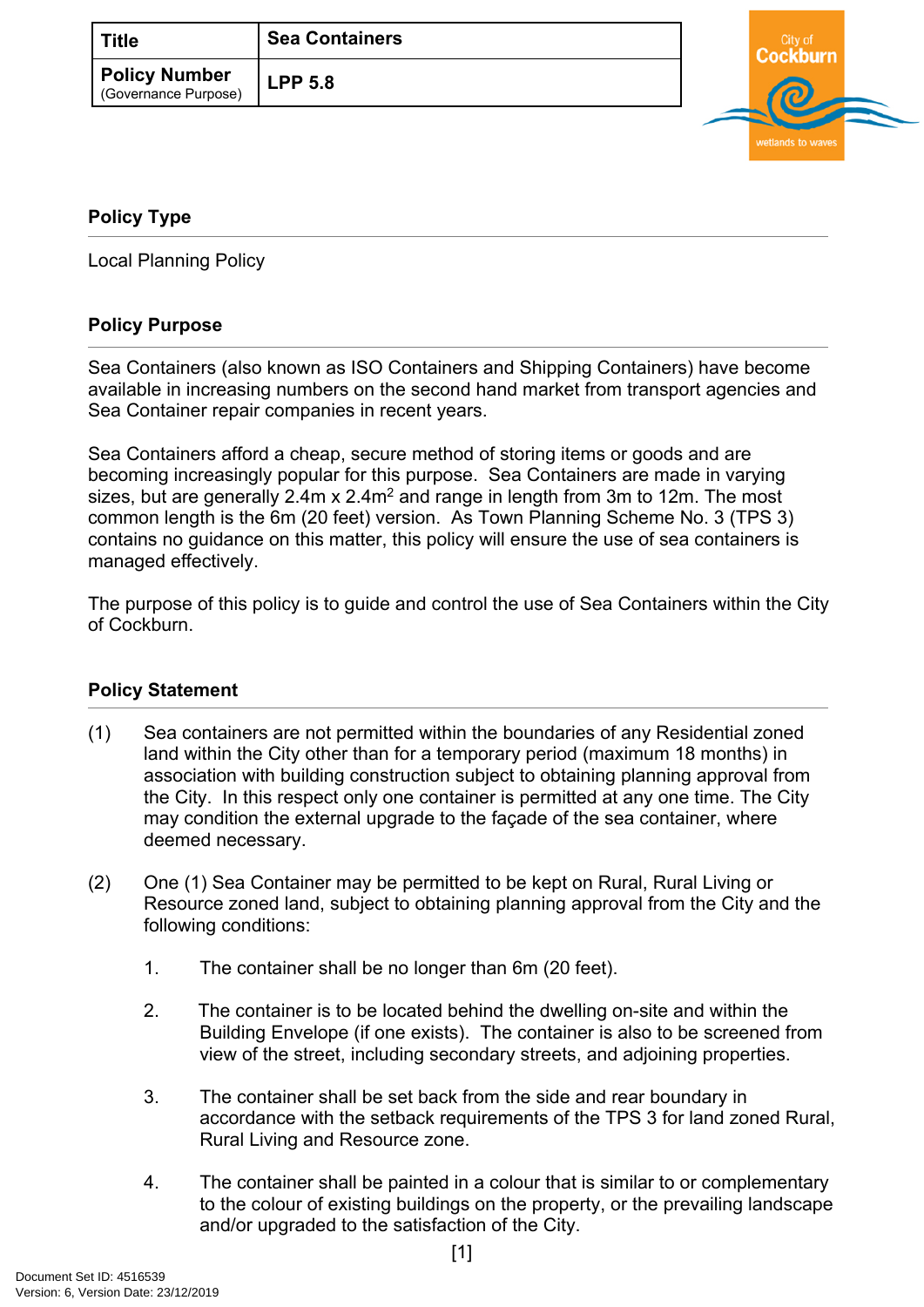| ้ Title                                      | <b>Sea Containers</b> |  |  |
|----------------------------------------------|-----------------------|--|--|
| <b>Policy Number</b><br>(Governance Purpose) | <b>LPP 5.8</b>        |  |  |

wetlands to wave

- 5. Sea Containers are to be used for storage purposes only, that is, the container shall not be used for any commercial, industrial or habitable purpose.
- 6. Sea containers will not be permitted on land where there is no existing dwelling or where there is no dwelling under construction.
- (3) Sea Containers on land zoned Local Centre, District Centre, Regional Centre, Mixed Business, Light & Service Industry and Industry zones may be kept within an approved yard subject to obtaining planning approval from the City and the following conditions:-
	- 1. The container(s) shall not be located within car parking areas or within the front or secondary street building setback area.
	- 2. The container(s) shall be screened from view of the street, including secondary streets.
	- 3. The container(s) shall be painted in a colour that is similar to or complementary to the colour of existing buildings on the property and/or upgraded to the satisfaction of the City.
	- 4. As per the order of the Executive Director, Public Health WA, Sea Containers may not be used for the purpose of storing food products unless they are modified to comply with the Health (Food Hygiene) Regulations 1993.
	- 5. Refrigerator motors and other cooling devices must be modified to ensure that the noise emitted from the unit complies with the *Environmental Protection (Noise) Regulations 1997*.
- (4) Development Applications for Sea Containers in a Development Zone will be assessed and determined on their merits taking into TPS 3 and the content of any Structure Plan that may apply.
- (5) Refrigerated Sea Containers are not permitted on Residential, Rural, Rural Living or Resource zoned land anywhere in the City.
- (6) Sea containers are not permitted to be used for or in conjunction with advertising signs or the like.
- (7) The City has the right to instruct a landowner to remove a sea container from land in the City if any or all of the above conditions, or any other conditions associated with a planning approval for a sea container have not been addressed.
- (8) Sea Containers are not permitted to be placed on public reserve or other public or Crown land within the City unless all relevant approvals are obtained through the Engineering Directorate